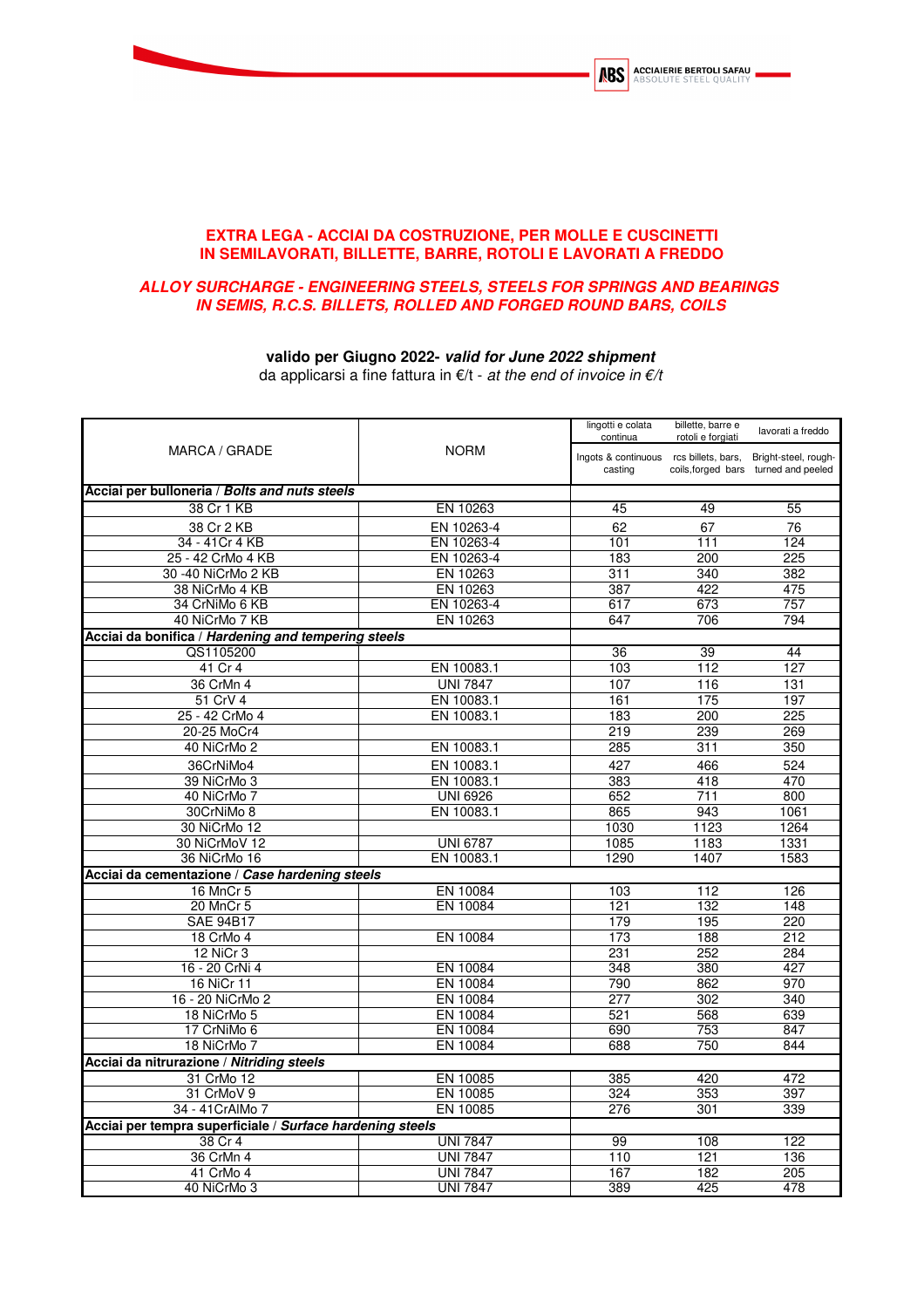| MARCA / GRADE                                          | <b>NORM</b>              | lingotti e colata<br>continua          | billette, barre e<br>rotoli e forgiati | lavorati a freddo                    |
|--------------------------------------------------------|--------------------------|----------------------------------------|----------------------------------------|--------------------------------------|
|                                                        |                          | Ingots & continuous rcs billets, bars, |                                        | Bright-steel, rough-                 |
|                                                        |                          | casting                                |                                        | coils, forged bars turned and peeled |
| Acciai alte temperature / Creep resisting steels       |                          |                                        |                                        |                                      |
| 16 Mo 5                                                | EN 10216                 | 214                                    | 233                                    | 262                                  |
| 14 CrMo 3                                              | EN 10216                 | 279                                    | 305                                    | 343<br>402                           |
| 18 CrMoSi 4<br>11 CrMo 9 10                            | EN 10222<br>EN 10222.2   | 327<br>544                             | 357<br>593                             | 667                                  |
| 16 CrMo 20 5                                           | EN 10216.2               | 583                                    | 636                                    | 716                                  |
| Acciai basse temperature / Steels for low temperatures |                          |                                        |                                        |                                      |
| 18 Ni 14                                               | EN 10216-4               | 931                                    | 1016                                   | 1143                                 |
| X 12 Ni 09                                             | EN10222-4                | 2384                                   | 2601                                   | 2926                                 |
| Acciai per cuscinetti / Bearing steels                 |                          |                                        |                                        |                                      |
| 100 Cr 6                                               | EN 683.17                | 130                                    | 141                                    | 159                                  |
| 100 CrMo 7<br>100 CrMn 4                               | EN 683.17<br>EN 683.17   | 239<br>95                              | 261<br>104                             | 293<br>116                           |
| Acciai per molle / Spring steels                       |                          |                                        |                                        |                                      |
| 48 - 60 Si 7                                           | EN 10089                 | 89                                     | 97                                     | 109                                  |
| 60 SiCr 8                                              | EN 10089                 | 122                                    | 133                                    | 150                                  |
| 52 SiCrNi 5                                            | EN 10089                 | 295                                    | 321                                    | 361                                  |
| 45 SiCrMo 6                                            | EN 10089                 | 191                                    | 208                                    | 234                                  |
| 55 Cr 3<br>50 CrV 4                                    | EN 10089<br>EN 10089     | 80<br>158                              | 88<br>172                              | 98<br>194                            |
| 51 CrMoV 4                                             | EN 10089                 | 224                                    | 244                                    | 275                                  |
| Acciai microlegati / Micro-alloyed steels              |                          |                                        |                                        |                                      |
| 19 - 46 MnV 6                                          | EN 10267                 | 76                                     | 83                                     | 93                                   |
| 19 - 46 MnVS 6                                         | EN 10267                 | 80                                     | 88                                     | 99                                   |
| 38MnSiVS6                                              |                          | $\overline{88}$                        | 96                                     | 108                                  |
| D25M6<br>48MnV3                                        |                          | 94<br>58                               | 103<br>63                              | 116<br>71                            |
| Acciai vari / Other steels                             |                          |                                        |                                        |                                      |
| 1.0038                                                 | <b>S235JR</b>            | 9                                      | 10                                     | 11                                   |
| 1.0432                                                 | C <sub>21</sub>          | 19                                     | 21                                     | 24                                   |
| 1.0460                                                 | <b>P250GH</b>            | 12                                     | $\overline{13}$                        | 14                                   |
| 1.0482                                                 | 19Mn5                    | 42                                     | 46                                     | 52                                   |
| 1.0503<br>1.0511                                       | C45<br>C40               | 12<br>12                               | 13<br>13                               | 14<br>14                             |
| 1.0528                                                 | C30                      | $\overline{12}$                        | 13                                     | 14                                   |
| 1.0535                                                 | C <sub>55</sub>          | 14                                     | 15                                     | 17                                   |
| 1.0540                                                 | C50                      | 14                                     | $\overline{15}$                        | 17                                   |
| 1.0553                                                 | S355J0                   | 35                                     | $\overline{38}$                        | 43                                   |
| 1.0565<br>1.0566                                       | <b>P355NH</b><br>P355NL1 | 23<br>$\overline{23}$                  | 25<br>$\overline{25}$                  | 28<br>28                             |
| 1.0570                                                 | S355J2G3                 | 24                                     | 27                                     | 30                                   |
| 1.0577                                                 | S355J2                   | 33                                     | 36                                     | 40                                   |
| 1.0715                                                 | 11SMn30                  | $\overline{21}$                        | $\overline{23}$                        | $\overline{26}$                      |
| 1.0721                                                 | 10S20                    | $\overline{25}$                        | $\overline{27}$                        | $\overline{31}$                      |
| 1.0726<br>1.0764                                       | 35S20<br>36SMn14         | 22<br>$\overline{27}$                  | 24<br>$\overline{30}$                  | $\overline{27}$<br>33                |
| 1.1108                                                 | 10Mn4                    | $\overline{29}$                        | $\overline{32}$                        | $\overline{36}$                      |
| 1.1121                                                 | C10E                     | 20                                     | 22                                     | 25                                   |
| 1.1127                                                 | 38Mn6                    | $\overline{38}$                        | 42                                     | 47                                   |
| 1.1132                                                 | C15E2C                   | $\overline{20}$                        | $\overline{22}$                        | $\overline{24}$                      |
| 1.1140<br>1.1141                                       | C15R<br>C15E             | 19<br>19                               | 21<br>21                               | 23<br>23                             |
| 1.1160                                                 | 22Mn6                    | 44                                     | 48                                     | 53                                   |
| 1.1167                                                 | 36Mn5                    | 24                                     | $\overline{27}$                        | $\overline{30}$                      |
| 1.1181                                                 | C35E                     | 21                                     | $\overline{23}$                        | $\overline{25}$                      |
| 1.1191                                                 | C45E/CK45                | 22                                     | 24                                     | $\overline{27}$                      |
| 1.1197                                                 | 25MnV5                   | 53                                     | $\overline{58}$                        | 65                                   |
| 1.1201<br>1.1206                                       | C45R<br>C50E             | 12<br>14                               | 13<br>15                               | 14<br>$\overline{17}$                |
| 1.1213                                                 | CF53                     | 10                                     | 11                                     | $\overline{12}$                      |
| 1.1219                                                 | C56E2                    | 14                                     | 15                                     | 17                                   |
| 1.1221                                                 | C60E                     | 24                                     | $\overline{27}$                        | 30                                   |
| 1.1231                                                 | C67S                     | $\overline{24}$                        | 27                                     | $\overline{30}$                      |
| 1.1236<br>1.1241                                       | C66D2                    | 16                                     | $\overline{17}$<br>15                  | 19<br>17                             |
| 1.1301                                                 | C50R<br>19MnVS6          | 14<br>$\overline{76}$                  | $\overline{83}$                        | 93                                   |
| 1.1302                                                 | 30MnVS6                  | 80                                     | $\overline{88}$                        | 99                                   |
| 1.1303                                                 | 38MnVS6                  | 84                                     | 91                                     | 103                                  |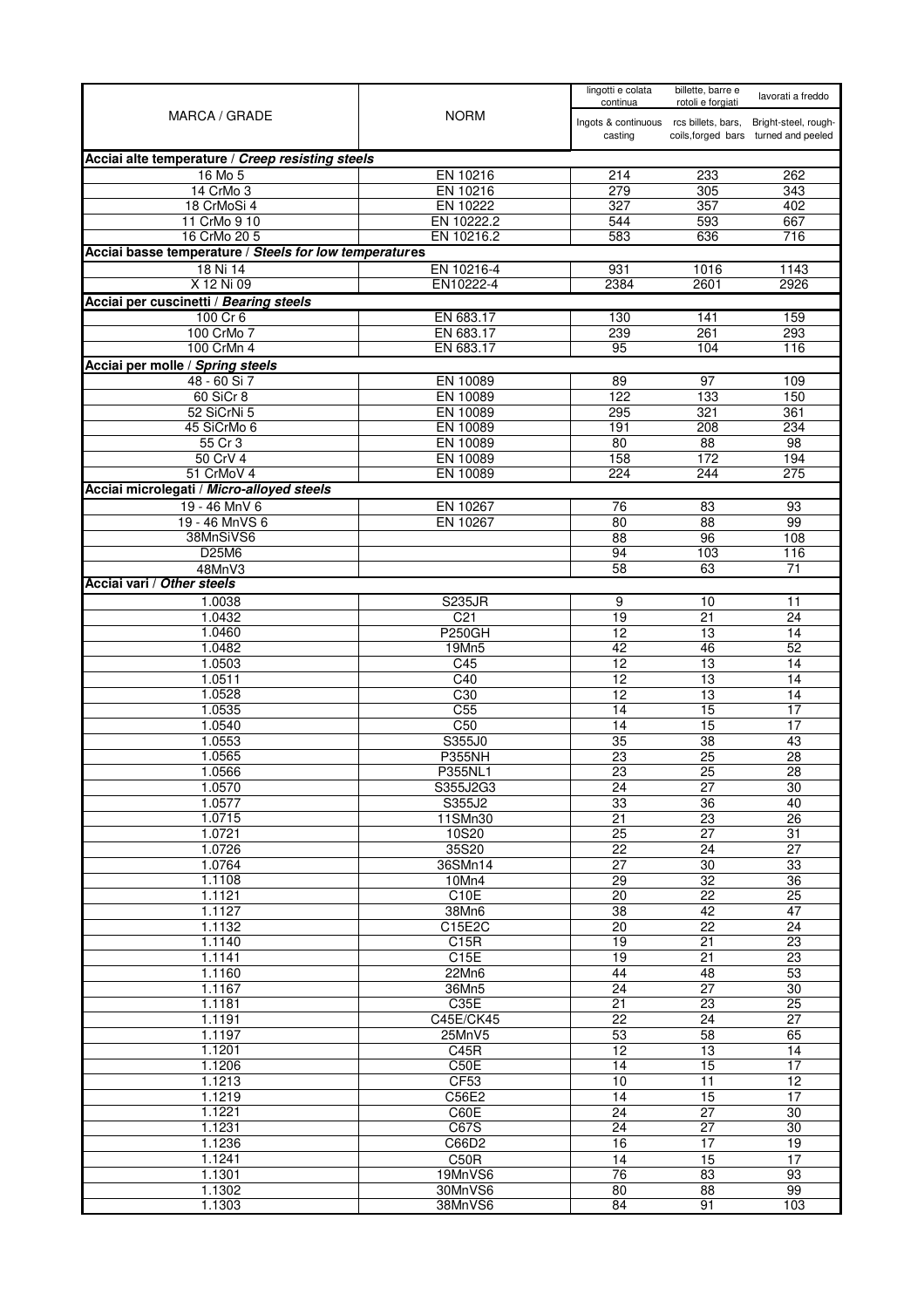| MARCA / GRADE    | <b>NORM</b>                      | lingotti e colata<br>continua                     | billette, barre e<br>rotoli e forgiati | lavorati a freddo                                            |
|------------------|----------------------------------|---------------------------------------------------|----------------------------------------|--------------------------------------------------------------|
|                  |                                  | Ingots & continuous rcs billets, bars,<br>casting |                                        | Bright-steel, rough-<br>coils, forged bars turned and peeled |
| 1.1304           | 46MnVD6                          | 82                                                | 90                                     | 101                                                          |
| 1.1305           | 46MnVS3                          | 78                                                | 85                                     | 95                                                           |
| 1.2007           | 70Cr2                            | 73                                                | 80                                     | 90                                                           |
| 1.2067<br>1.2242 | 102Cr6                           | 130                                               | 141                                    | 159                                                          |
| 1.2826           | 59CrV4<br>60MnSiCr4              | 137<br>79                                         | 150<br>87                              | 168<br>97                                                    |
| 1.3505           | 100Cr6                           | 130                                               | 141                                    | 159                                                          |
| 1.3520           | 100CrMnSi6-4                     | 186                                               | 203                                    | 229                                                          |
| 1.3531           | 16CrNiMo6                        | 645                                               | 704                                    | 792                                                          |
| 1.3536           | 100CrMo7-3                       | 256                                               | 280                                    | $\overline{314}$                                             |
| 1.3537           | 100CrMo7                         | 224                                               | 244                                    | 275                                                          |
| 1.3538           | 100CrMo7-4                       | 318                                               | 347                                    | 390                                                          |
| 1.3539           | 100CrMnMoSi8-4-6                 | 376                                               | 410                                    | 462                                                          |
| 1.4021           | X 20 Cr 13                       | 1015                                              | 1107                                   | 1246                                                         |
| 1.4901<br>1.4903 | X10CrWMoVNb9-2<br>X10CrMoVNb9-1  | 1703<br>1084                                      | 1788<br>1183                           | 2090<br>1331                                                 |
| 1.5066           | 30Mn5                            | 35                                                | 38                                     | 43                                                           |
| 1.5120           | 38MnSi4                          | 58                                                | 63                                     | $\overline{71}$                                              |
| 1.5216           | 17MnV6                           | $\overline{87}$                                   | 95                                     | 107                                                          |
| 1.5217           | 20MnV6                           | 86                                                | 94                                     | 105                                                          |
| 1.5223           | 42MnV7                           | 73                                                | 80                                     | 90                                                           |
| 1.5231           | 38MnSiVS5                        | $\overline{88}$                                   | 96                                     | 108                                                          |
| 1.5232           | 27MnSiVS6                        | 90                                                | 98                                     | 110                                                          |
| 1.5233           | 44MnSiVS6                        | 90                                                | 98                                     | 110                                                          |
| 1.5243           | $42MnSiV3-3$                     | 103                                               | 112                                    | 126                                                          |
| 1.5415           | 16Mo3                            | 126                                               | 137                                    | 155                                                          |
| 1.5423<br>1.5523 | 16Mo5<br>19MnB4                  | 203<br>18                                         | 221<br>$\overline{19}$                 | 249<br>22                                                    |
| 1.5526           | 30MNB4                           | 41                                                | 45                                     | 50                                                           |
| 1.5527           | 40MnB4                           | 52                                                | 56                                     | 63                                                           |
| 1.5532           | 38MnB5                           | 23                                                | $\overline{26}$                        | 29                                                           |
| 1.5662           | X 8 Ni 9                         | 2381                                              | 2597                                   | 2922                                                         |
| 1.5708           | 12NiCr3                          | 221                                               | 241                                    | 271                                                          |
| 1.5715           | 16NiCrS4                         | 348                                               | 380                                    | 427                                                          |
| 1.5752           | 15NiCr13                         | 941                                               | 1026                                   | 1154                                                         |
| 1.5810           | 18 NiCr 5-4                      | 448                                               | 489                                    | 550                                                          |
| 1.5918<br>1.6510 | 17 CrNi 6-6<br>39 NiCrMo 3       | 537<br>365                                        | 586<br>398                             | 659<br>448                                                   |
| 1.6511           | 36 CrNiMo 4                      | 445                                               | 486                                    | 547                                                          |
| 1.6522           | 20 NiCrMo 2                      | 265                                               | 290                                    | 326                                                          |
| 1.6523           | 20 NiCrMo 2-2                    | 277                                               | 302                                    | 340                                                          |
| 1.6526           | 20NiCrMoS2-2                     | 270                                               | 295                                    | 332                                                          |
| 1.6527           | 20NiCrMo3                        | 331                                               | 361                                    | 407                                                          |
| 1.6541           | 23 MnNiCrMo 52                   | 292                                               | 318                                    | 358                                                          |
| 1.6562           | 40 NiCrMo 8-4                    | 691                                               | 753                                    | 848                                                          |
| 1.6563<br>1.6566 | 41 NiCrMo 7-3-2<br>17 NiCrMo 6-4 | 652<br>521                                        | 711<br>568                             | 800<br>639                                                   |
| 1.6580           | 30 CrNiMo 8                      | 865                                               | 943                                    | 1061                                                         |
| 1.6582           | 34 CrNiMo 6                      | 649                                               | 708                                    | 796                                                          |
| 1.6587           | 18 CrNiMo 7-6                    | 690                                               | 753                                    | 847                                                          |
| 1.6657           | 14 NiCrMo 13-4                   | 1102                                              | 1202                                   | 1352                                                         |
| 1.6758           | 23 MnNiMoCr 5-4                  | 515                                               | 562                                    | 632                                                          |
| 1.6782           | 16NiCrMo12-6                     | 1017                                              | 1109                                   | 1248                                                         |
| 1.6959<br>1.7016 | 35 NiCrMoV 12-5                  | 1143                                              | 1246                                   | 1402<br>108                                                  |
| 1.7033           | 17Cr3<br>34Cr4                   | 88<br>103                                         | 96<br>112                              | 127                                                          |
| 1.7034           | 37Cr4                            | 103                                               | 112                                    | 127                                                          |
| 1.7035           | 41 Cr4                           | 103                                               | 112                                    | 127                                                          |
| 1.7039           | 41CrS4                           | 103                                               | 112                                    | 127                                                          |
| 1.7043           | 38Cr4                            | 103                                               | 112                                    | 127                                                          |
| 1.7076           | 32CrB4                           | 92                                                | 101                                    | 113                                                          |
| 1.7077           | 36CrB4                           | 98                                                | 107                                    | 120                                                          |
| 1.7117           | 52SiCrNi5                        | 295                                               | 321                                    | 361                                                          |
| 1.7131           | 16 MnCr 5                        | 104                                               | 113                                    | 128                                                          |
| 1.7137<br>1.7139 | 60 MnCrB 3                       | 86<br>104                                         | 94<br>113                              | 105<br>128                                                   |
| 1.7147           | 16 MnCrS 5<br>20 MnCr 5          | 121                                               | 132                                    | 148                                                          |
| 1.7148           | 30MnCrB4-2                       | 121                                               | 132                                    | 148                                                          |
| 1.7149           | 20 MnCrS 5                       | 121                                               | 132                                    | 148                                                          |
|                  |                                  |                                                   |                                        |                                                              |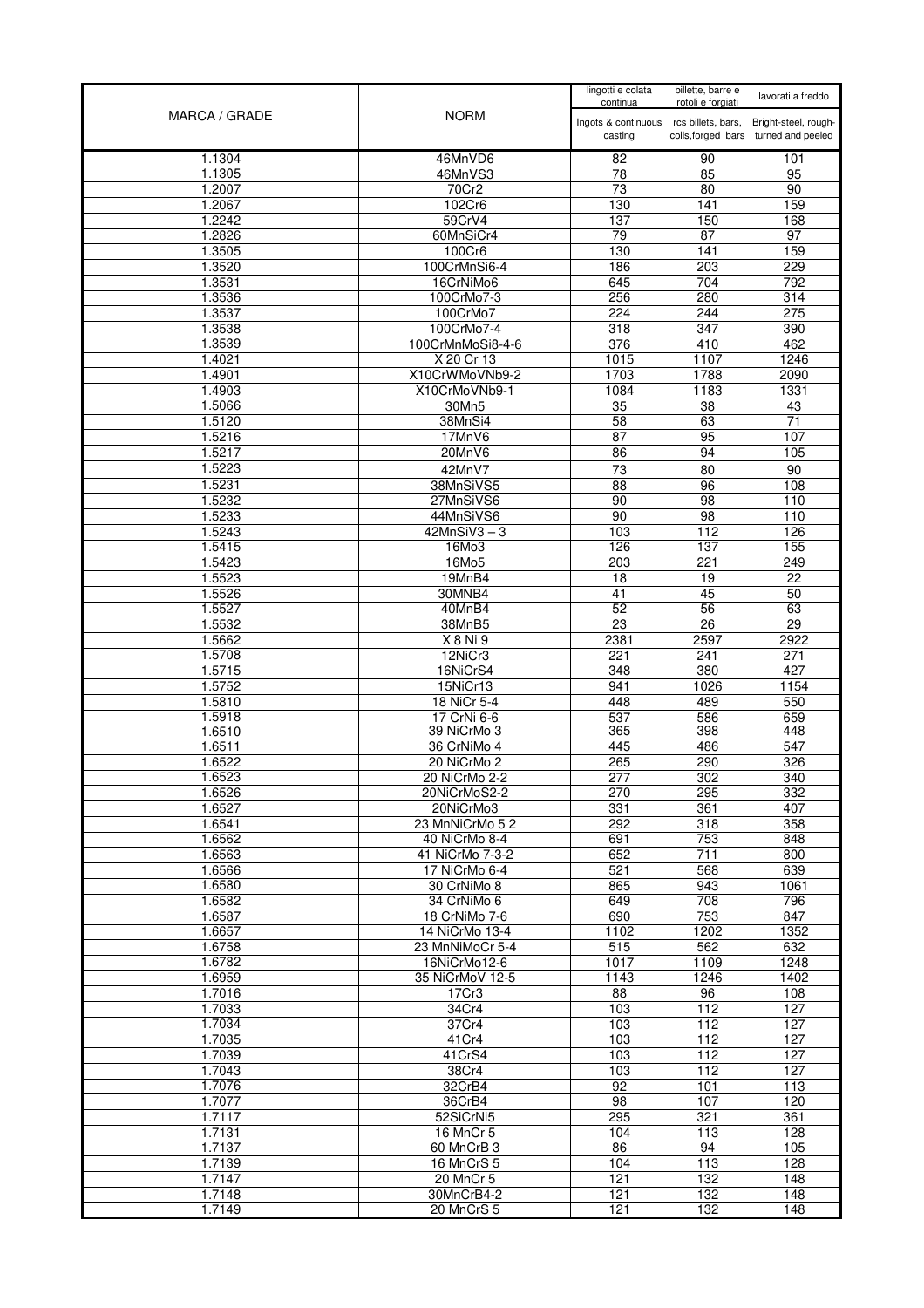| MARCA / GRADE                  | <b>NORM</b>                | lingotti e colata<br>continua                     | billette, barre e<br>rotoli e forgiati | lavorati a freddo                                            |
|--------------------------------|----------------------------|---------------------------------------------------|----------------------------------------|--------------------------------------------------------------|
|                                |                            | Ingots & continuous rcs billets, bars,<br>casting |                                        | Bright-steel, rough-<br>coils, forged bars turned and peeled |
| 1.7160                         | 16 MnCrB 5                 | 92                                                | 100                                    | 113                                                          |
| 1.7168                         | 18 MnCrB 5                 | 110                                               | 120                                    | 135                                                          |
| 1.7176                         | 55Cr3                      | 96                                                | 105                                    | 118                                                          |
| 1.7177<br>1.7182               | 60Cr3<br>27 MnCrB 5 2      | $\overline{72}$<br>$\overline{56}$                | 78<br>61                               | 88<br>69                                                     |
| 1.7185                         | 33 MnCrB 5 2               | 58                                                | 63                                     | 71                                                           |
| 1.7213                         | 25 CrMoS 4                 | $\overline{172}$                                  | 188                                    | 211                                                          |
| 1.7216                         | 30 CrMo 4                  | 170                                               | 186                                    | 209                                                          |
| 1.7218                         | 25CrMo4                    | 183                                               | 200                                    | 225                                                          |
| 1.7220                         | 34 CrMo 4                  | 183                                               | 200                                    | 225                                                          |
| 1.7223                         | 41 CrMo 4                  | 183                                               | 200                                    | 225                                                          |
| 1.7225                         | 42CrMo4                    | 183                                               | 200                                    | 225                                                          |
| 1.7226<br>1.7227               | 34 CrMoS 4<br>42 CrMoS 4   | 183<br>183                                        | 200<br>200                             | 225<br>225                                                   |
| 1.7228                         | 50 CrMo 4                  | 183                                               | 200                                    | 225                                                          |
| 1.7243                         | 18 CrMo 4                  | $\overline{173}$                                  | 188                                    | $\overline{212}$                                             |
| 1.7311                         | 20CrMo2                    | 190                                               | 207                                    | 233                                                          |
| 1.7319                         | 20 MoCrS 3                 | 205                                               | 224                                    | 252                                                          |
| 1.7321                         | $20$ MoCr 4                | 215                                               | 234                                    | 263                                                          |
| 1.7323                         | 20 MoCrS 4                 | 215                                               | 234                                    | 263                                                          |
| 1.7325                         | 25 MoCr 4                  | 219                                               | 239                                    | 269                                                          |
| 1.7326                         | 25 MoCrS 4                 | 219                                               | 239                                    | 269                                                          |
| 1.7335<br>1.7337               | 13 CrMo 4-5<br>16 CrMo 4-4 | 241<br>258                                        | 263<br>281                             | 296<br>316                                                   |
| 1.7362                         | X12CrMo5                   | 574                                               | 627                                    | 705                                                          |
| 1.7380                         | 10 CrMo 9 10               | 537                                               | 586                                    | 659                                                          |
| 1.7383                         | 11 CrMo 9-10               | 538                                               | 587                                    | 660                                                          |
| 1.7386                         | X 12 CrMo 9 1              | 1096                                              | 1195                                   | 1345                                                         |
| 1.7701                         | 52CrMoV4                   | 224                                               | 244                                    | 275                                                          |
| 1.7765                         | 32CrMoV12-10               | 681                                               | 742                                    | 835                                                          |
| 1.8062                         | 46SiCrMo6                  | 202                                               | 220                                    | 247                                                          |
| 1.8159                         | 51CrV4                     | 161                                               | 175<br>167                             | 197                                                          |
| 1.8161<br>1.8201               | 58 CrV 4<br>7CrWVMoNb9-6   | 153<br>314                                        | $\frac{1}{343}$                        | 187<br>385                                                   |
| 1.8515                         | 31 CrMo 12                 | 378                                               | 412                                    | 464                                                          |
| 1.8519                         | 31 CrMoV 9                 | 324                                               | 353                                    | 397                                                          |
| 1.8550                         | 34 CrAINi 7-10             | 497                                               | 542                                    | 610                                                          |
| 1.8871                         | <b>P460QH</b>              | 57                                                | 62                                     | 70                                                           |
| 1.8901<br>1.8905               | S 460 N<br>P 460 N         | 291<br>213                                        | 317<br>232                             | 357<br>261                                                   |
| 1.8907                         | StE 500                    | 263                                               | 287                                    | 322                                                          |
| 1.8915                         | P460NL1                    | 220                                               | 240                                    | 270                                                          |
| 1.8928                         | S690QL                     | 521                                               | 568                                    | 639                                                          |
| 92145                          |                            | 89                                                | 97                                     | 109                                                          |
| 92216                          |                            | 121                                               | $\frac{132}{2}$                        | 148                                                          |
| 92421                          |                            | 246                                               | 268                                    | 302                                                          |
| 92520<br>92523                 |                            | 521                                               | 568<br>480                             | 639                                                          |
| 0078 A                         |                            | 440<br>276                                        | 301                                    | 539<br>338                                                   |
| 1 E 1286                       |                            | 131                                               | $\frac{143}{143}$                      | 161                                                          |
| 1.1301-1.1302 mod              |                            | 75                                                | 82                                     | 92                                                           |
| 107-38MnV5                     |                            | 69                                                | 75                                     | 84                                                           |
| 108-C40Mn                      |                            | 58                                                | 63                                     | 71                                                           |
| 113-35CrB5                     |                            | 101                                               | 110                                    | 124                                                          |
| 123-35MnCrB5                   |                            | 83                                                | 91                                     | 102                                                          |
| 15CrNi6<br>18NCD4 RENAULT (C9) |                            | 535                                               | 584                                    | 657                                                          |
| 18M                            |                            | 386<br>86                                         | 421<br>94                              | 473<br>106                                                   |
| 1DRB                           |                            | 119                                               | 130                                    | 146                                                          |
| 1E0028                         |                            | 28                                                | 30                                     | 34                                                           |
| 1E0359                         |                            | 22                                                | 24                                     | 27                                                           |
| 1E0042                         |                            | 24                                                | $\overline{27}$                        | 30                                                           |
| 1E0361A/B/C/D                  |                            | $\overline{23}$                                   | $\overline{25}$                        | 29                                                           |
| 1E0447                         |                            | 96                                                | 105                                    | 118                                                          |
| 1E0490<br>1E0509               |                            | 191<br>167                                        | 208<br>183                             | 234<br>206                                                   |
| 1E0621                         |                            | 31                                                | $\overline{33}$                        | $\overline{38}$                                              |
| 1E0669                         |                            | $\overline{28}$                                   | 30                                     | 34                                                           |
| 1E0670                         |                            | 33                                                | 36                                     | 41                                                           |
|                                |                            |                                                   |                                        |                                                              |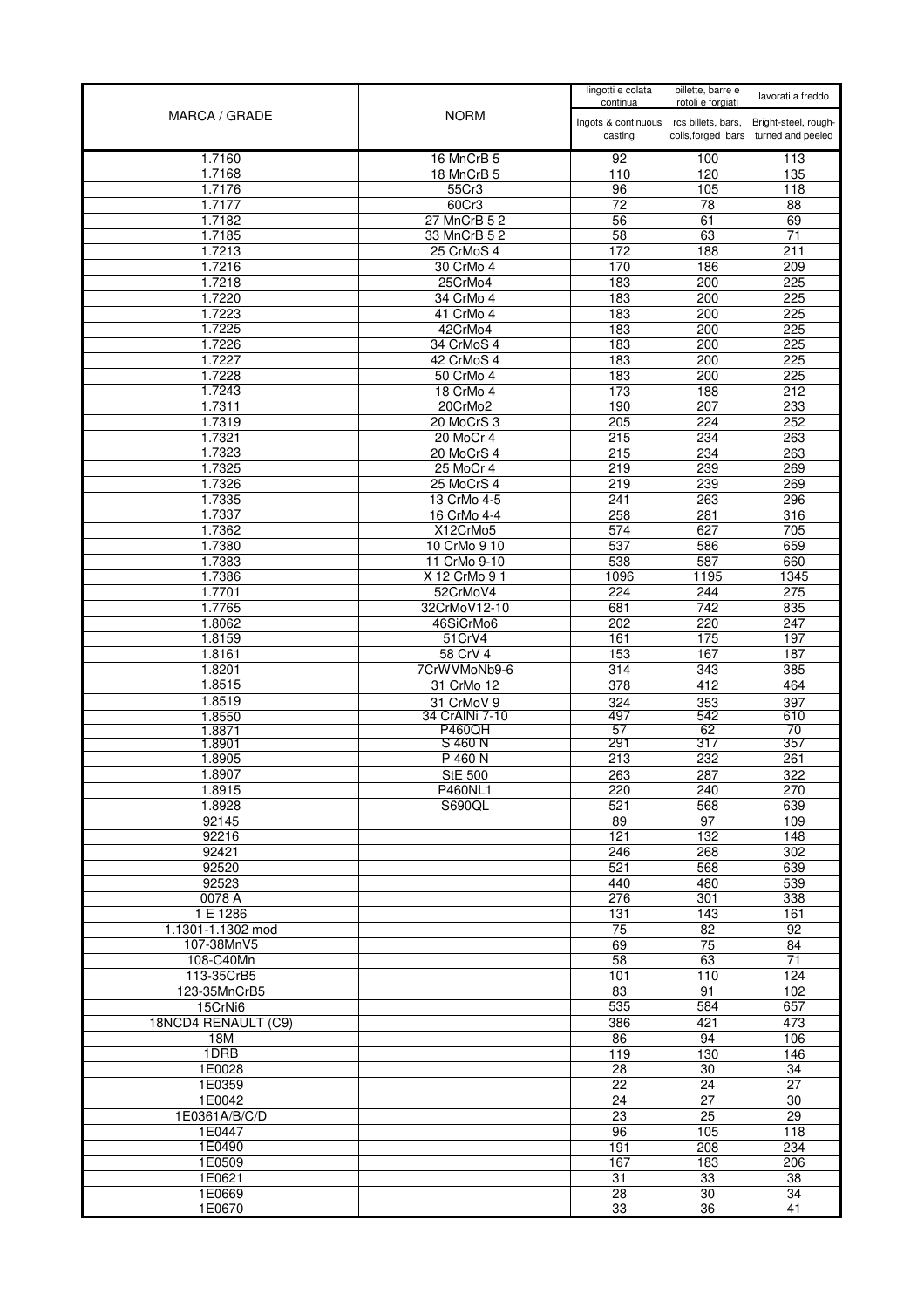| MARCA / GRADE      | <b>NORM</b> | lingotti e colata<br>continua                     | billette, barre e<br>rotoli e forgiati | lavorati a freddo                                            |
|--------------------|-------------|---------------------------------------------------|----------------------------------------|--------------------------------------------------------------|
|                    |             | Ingots & continuous rcs billets, bars,<br>casting |                                        | Bright-steel, rough-<br>coils, forged bars turned and peeled |
| 1E0686             |             | 34                                                | 37                                     | 42                                                           |
| 1E0769             |             | 37                                                | 40                                     | 45                                                           |
| 1E0778             |             | 175                                               | 191                                    | 214                                                          |
| 1E0873             |             | 123                                               | 134                                    | 151                                                          |
| 1E0951             |             | 123                                               | $\frac{1}{134}$                        | 151                                                          |
| 1E0996             |             | 38                                                | 41                                     | 47                                                           |
| 1E0997             |             | 130                                               | $\overline{141}$                       | 159                                                          |
| 1E1013             |             | 100                                               | 109                                    | 123                                                          |
| 1E1054             |             | 203                                               | 221                                    | 249                                                          |
| 1E1058             |             | 185                                               | 201                                    | 227                                                          |
| 1E1120             |             | 124                                               | 135                                    | 152                                                          |
| 1E1201<br>1E1239A  |             | 68<br>$\overline{73}$                             | 74<br>$\overline{80}$                  | 83<br>89                                                     |
| 1E1239C            |             | 66                                                | $\overline{72}$                        | $\overline{81}$                                              |
| 1E1239D            |             | 64                                                | 70                                     | 79                                                           |
| 1E1239F            |             | 40                                                | 44                                     | 49                                                           |
| 1E1239G            |             | 36                                                | 40                                     | 45                                                           |
| 1E1239L            |             | 180                                               | 196                                    | 220                                                          |
| 1E1239O            |             | 99                                                | 108                                    | 121                                                          |
| 1E1286 - 1E1286B   |             | 132                                               | 144                                    | 162                                                          |
| 1E1287             |             | 42                                                | 46                                     | $\overline{51}$                                              |
| 1E1482             |             | 50                                                | 54                                     | 61                                                           |
| 1E1497             |             | 74                                                | 81                                     | 91                                                           |
| 1E1632             |             | 65                                                | 71                                     | 80                                                           |
| 1E1671             |             | 133                                               | 145                                    | 164                                                          |
| 1E1848             |             | 167                                               | 183                                    | 205                                                          |
| 1E1887             |             | 28                                                | 30                                     | 34                                                           |
| 1E1901             |             | 98                                                | 107                                    | 121                                                          |
| 1E1962             |             | 85                                                | 93                                     | 104                                                          |
| 1E2757             |             | 570                                               | 622                                    | 700                                                          |
| 1E2757 > 230       |             | 955                                               | 1042                                   | 1172                                                         |
| 1E4146<br>1E4283   |             | 199<br>$\overline{23}$                            | 217<br>$\overline{26}$                 | 244<br>$\overline{29}$                                       |
| 1E4336             |             | 609                                               | 664                                    | $\overline{747}$                                             |
| 1E4808             |             | 68                                                | 74                                     | 84                                                           |
| $S355+V$           |             | 48                                                | 53                                     | 59                                                           |
| 1E1727             |             | 236                                               | 257                                    | 289                                                          |
| 1E1371             |             | 338                                               | 369                                    | 415                                                          |
| 1E1158             |             | 23                                                | 25                                     | 29                                                           |
| 1E4787             |             | 652                                               | $\overline{711}$                       | 800                                                          |
| 16NiCrMo12         |             | 1010                                              | 1102                                   | 1239                                                         |
| 20MNCR5F           |             | 208                                               | 227                                    | 256                                                          |
| 20NiCr6            |             | 463                                               | 505                                    | 569                                                          |
| 21CrMoV5.11        |             | 564                                               | 615                                    | 692                                                          |
| 22MnV6             |             | 145<br>196                                        | 159                                    | 178                                                          |
| 23CrMoB3<br>23MCD5 |             | 214                                               | 214<br>234                             | 241<br>263                                                   |
| 23MnNiCrMo5.2      |             | 317                                               | 346                                    | 389                                                          |
| 25CRNIMO2          |             | 374                                               | 408                                    | 459                                                          |
| 28 CDV5.08         |             | 514                                               | 561                                    | 631                                                          |
| 30 Cr Si Mo V 663  |             | 339                                               | 369                                    | 416                                                          |
| 30CRMOV10F         |             | 452                                               | 493                                    | 554                                                          |
| 30NiCrMoV7         |             | 696                                               | 760                                    | 855                                                          |
| 33MB               |             | 36                                                | 40                                     | 45                                                           |
| 33MNCRMOB5         |             | 121                                               | 132                                    | 149                                                          |
| 35MB4-2            |             | 44                                                | 48                                     | 54                                                           |
| 35MNB5             |             | $\overline{76}$                                   | 83                                     | 93                                                           |
| 37MNCRMOB5         |             | 109                                               | 118                                    | 133                                                          |
| 39MNCRB6<br>368.6  |             | 74<br>242                                         | 81<br>264                              | 91<br>297                                                    |
| 40-45CrMo4+Ni      |             | 304                                               | 332                                    | 373                                                          |
| 4130M              |             | 215                                               | 234                                    | 263                                                          |
| 41 CrS4 Mod 27     |             | 140                                               | 153                                    | 172                                                          |
| 42CrMo4 JMBK       |             | 218                                               | 238                                    | 267                                                          |
| 42CRMO4 MOD.       |             | 328                                               | 358                                    | 403                                                          |
| 42CrMo4 PBK        |             | 193                                               | 210                                    | 237                                                          |
| 42CrMo4+Ni+V       |             | 320                                               | 349                                    | 393                                                          |
| 4330               |             | 758                                               | 827                                    | 930                                                          |
| 4330V              |             | 951                                               | 1038                                   | 1167                                                         |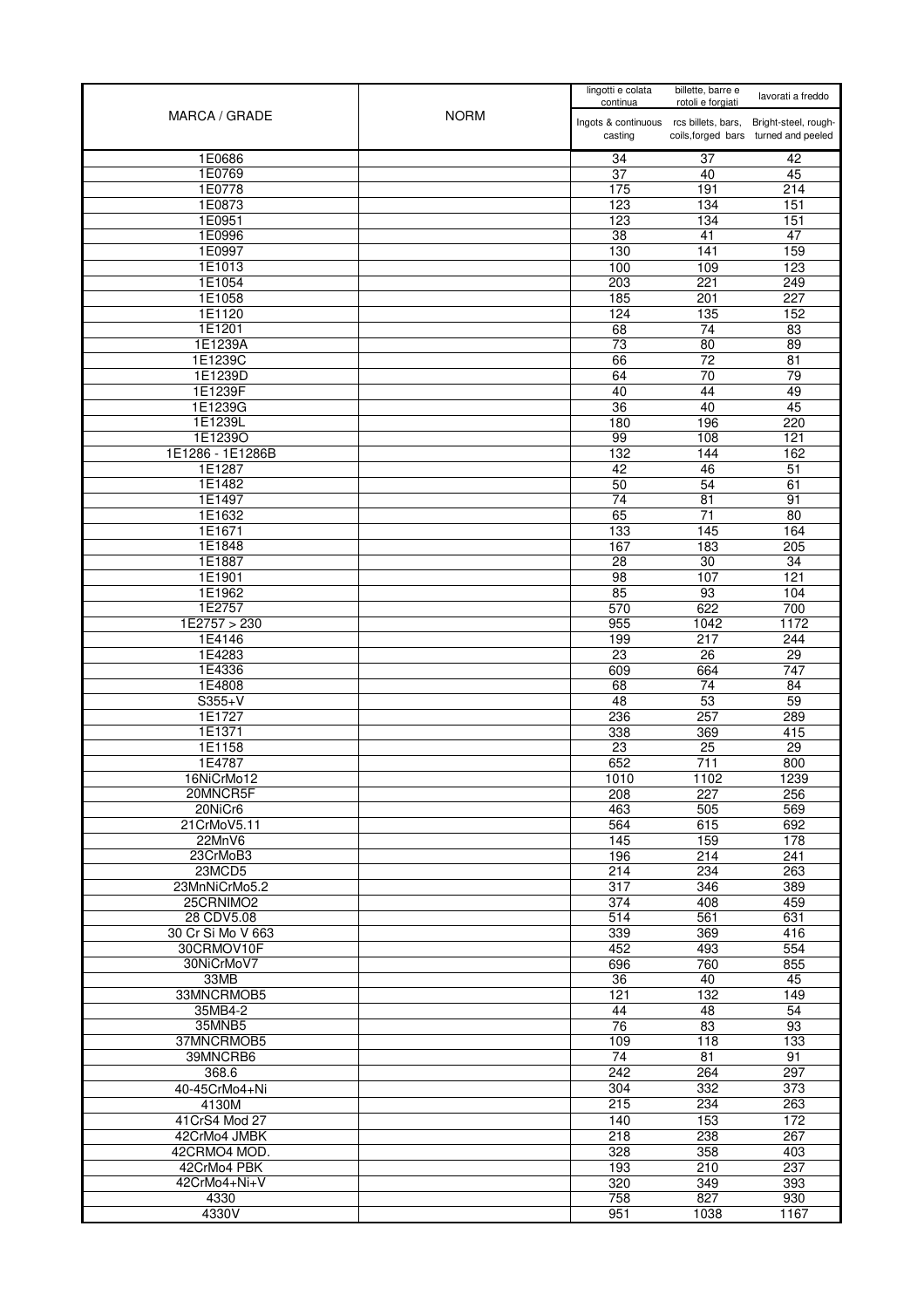| MARCA / GRADE                          | <b>NORM</b> | lingotti e colata<br>continua                     | billette, barre e<br>rotoli e forgiati | lavorati a freddo                                            |
|----------------------------------------|-------------|---------------------------------------------------|----------------------------------------|--------------------------------------------------------------|
|                                        |             | Ingots & continuous rcs billets, bars,<br>casting |                                        | Bright-steel, rough-<br>coils, forged bars turned and peeled |
| 43crnimo4.6                            |             | 571                                               | 623                                    | 700                                                          |
| 4M                                     |             | 128                                               | 140                                    | 157                                                          |
| 47TS2                                  |             | 54                                                | 59                                     | 66                                                           |
| 50NICR13                               |             | 941                                               | 1026                                   | 1154                                                         |
| 56NiCrMoV7<br>605M36                   |             | 756<br>125                                        | 825<br>136                             | $\overline{928}$<br>153                                      |
| 8630/vgs                               |             | 487                                               | 532                                    | 598                                                          |
| 86B45H                                 |             | 253                                               | 276                                    | 310                                                          |
| 86CrMoV7                               |             | 253                                               | 276                                    | 311                                                          |
| 92523 Crown Wheel                      |             | 440                                               | 480                                    | 539                                                          |
| 92523 Pinion                           |             | 439                                               | 479                                    | 539                                                          |
| 9310 H<br>A 1041 F                     |             | 1004<br>38                                        | 1095<br>41                             | 1232<br>46                                                   |
| A182 F1                                |             | 213                                               | 233                                    | 262                                                          |
| A182 F22 MOD.                          |             | 536                                               | 585                                    | 658                                                          |
| A193 B16                               | <b>ASTM</b> | 368                                               | 402                                    | 452                                                          |
| A193 B7                                |             | 183                                               | 200                                    | 225                                                          |
| A320 L7                                |             | 265                                               | 289                                    | 325                                                          |
| A350 LF2/A105                          |             | 23                                                | $\overline{25}$                        | 28                                                           |
| A694 F65<br><b>AAR GRADE F</b>         |             | 57<br>105                                         | 63<br>115                              | $\overline{70}$<br>129                                       |
| AISI 4140 MOD.80/110KSI                |             | 193                                               | 211                                    | 237                                                          |
| AISI 4145 MOD. 125KSI                  |             | 250                                               | 273                                    | 307                                                          |
| Aisi 4130 MOD. R                       |             | 262                                               | 286                                    | 322                                                          |
| Aisi 4718                              |             | 442                                               | 483                                    | 543                                                          |
| Aisi 4815                              |             | 1038                                              | 1133                                   | 1274                                                         |
| Aisi 8630 MOD                          |             | 472                                               | 514                                    | 579                                                          |
| <b>AISI 8720</b>                       |             | 291                                               | 318<br>1115                            | 357                                                          |
| AISI410<br><b>AMS 6418</b>             |             | 1022<br>733                                       | 799                                    | 1254<br>899                                                  |
| B222-5                                 |             | 146                                               | 159                                    | 179                                                          |
| B222-6(4122 MOD)                       |             | 128                                               | 140                                    | 157                                                          |
| B222-7                                 |             | 132                                               | 144                                    | 162                                                          |
| B222-8                                 |             | 250                                               | 273                                    | 307                                                          |
| <b>B30</b><br>B46-1                    |             | 53<br>528                                         | 58<br>576                              | 65<br>649                                                    |
| B63-1                                  |             | 393                                               | 428                                    | 482                                                          |
| B63-2 (V2525-60)                       |             | 369                                               | 402                                    | 453                                                          |
| <b>B79</b>                             |             | 318                                               | 346                                    | 390                                                          |
| $C50+MO$                               |             | 34                                                | 38                                     | 42                                                           |
| D60SiMn5/A1                            |             | 103                                               | 112                                    | 126                                                          |
| F11<br>F <sub>22</sub>                 |             | 267<br>518                                        | 291<br>565                             | 328<br>636                                                   |
| F <sub>22</sub> MOD                    |             | 640                                               | 698                                    | 786                                                          |
| Grade 50R                              |             | 281                                               | 307                                    | 345                                                          |
| <b>HMS 60</b>                          |             | 467                                               | 509                                    | 573                                                          |
| <b>ITM 129</b>                         |             | 61                                                | 66                                     | 75                                                           |
| <b>JDM 4320</b>                        |             | 614                                               | 670                                    | 753                                                          |
| MTS 238 / SAE 1141/I<br><b>P420 QH</b> |             | $\overline{41}$<br>259                            | 45<br>283                              | 50<br>318                                                    |
| PS30 SAE 4715                          |             | 453                                               | 494                                    | 556                                                          |
| <b>PS55</b>                            |             | 813                                               | 887                                    | 998                                                          |
| <b>PS65</b>                            |             | 91                                                | 99                                     | 111                                                          |
| <b>RES 10460</b>                       |             | 62                                                | 68                                     | 76                                                           |
| RES166380                              |             | 131                                               | $\overline{142}$                       | 160                                                          |
| S1060                                  |             | 780                                               | 850                                    | 957                                                          |
| <b>S460NL</b><br>SA 508 Gr. 3          |             | 173<br>382                                        | 189<br>416                             | 213<br>468                                                   |
| SA 765 Gr. 4                           |             | 101                                               | 110                                    | 124                                                          |
| SAE 1017 MOD                           |             | 44                                                | 48                                     | 54                                                           |
| <b>SAE 4130 MOD2</b>                   |             | 289                                               | 315                                    | 354                                                          |
| <b>SAE 4320 JDM</b>                    |             | 634                                               | 691                                    | 778                                                          |
| <b>SAE 4820</b>                        |             | 1044                                              | 1139                                   | 1281                                                         |
| <b>SAE 8620</b>                        |             | 277                                               | 302                                    | 340                                                          |
| <b>SAE 8627H</b><br><b>SAE 8822H</b>   |             | 269<br>305                                        | 293<br>333                             | 330<br>374                                                   |
| <b>STE460</b>                          |             | 155                                               | 169                                    | 190                                                          |
| <b>STE 690</b>                         |             | 470                                               | 512                                    | 576                                                          |
| <b>STE 690V</b>                        |             | 426                                               | 464                                    | 522                                                          |